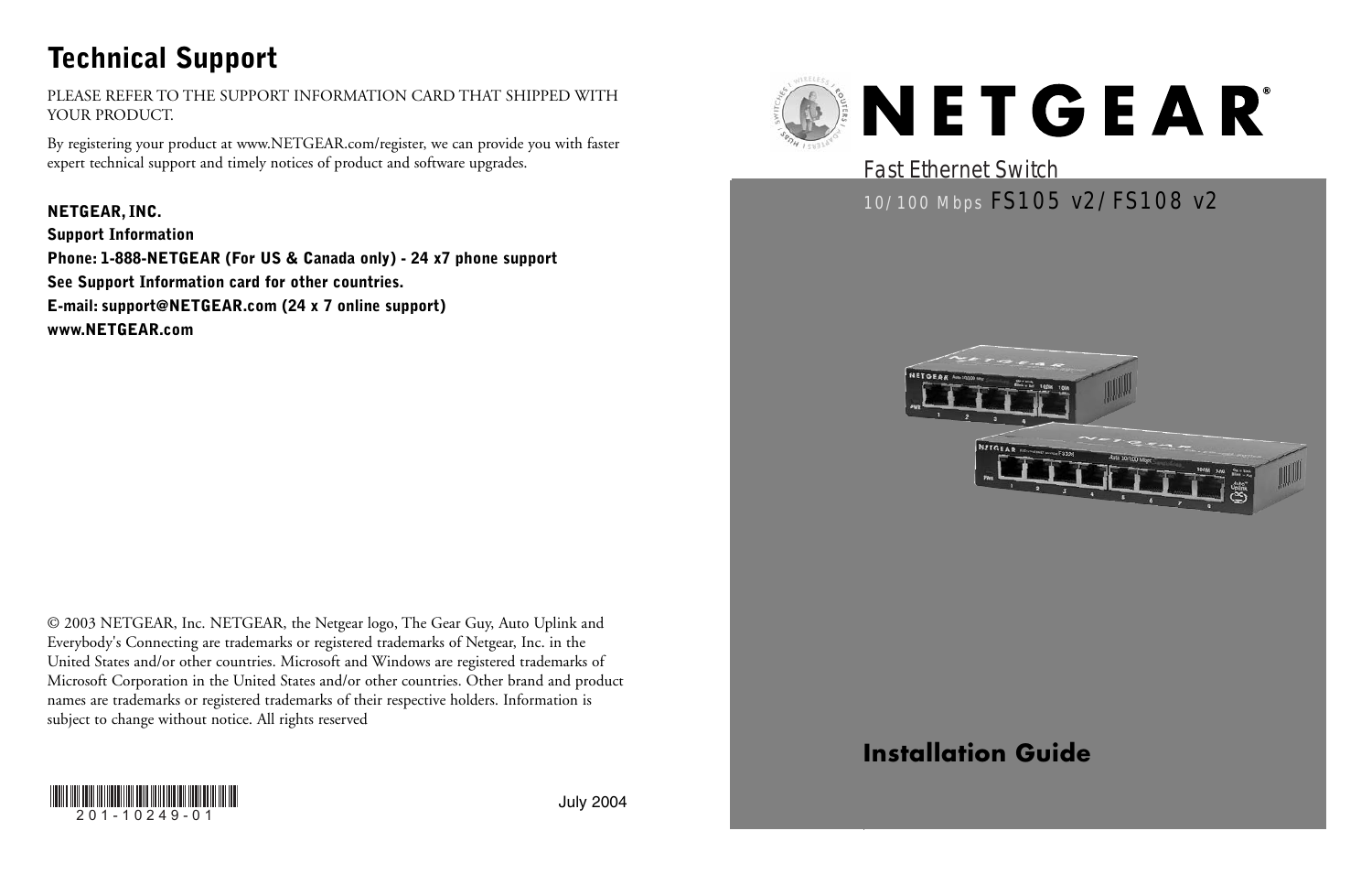#### **Statement of Conditions**

In the interest of improving internal design, operational function, and/or reliability, NETGEAR reserves the right to make changes to the product described in this document without notice.

NETGEAR does not assume any liability that may occur due to the use or application of the product(s) or circuit layout(s) described herein.

## **Certificate of the Manufacturer/Importer**

It is hereby certified that the NETGEAR Model FS105 v2/FS108 v2 Fast Ethernet Switch has been suppressed in accordance with the conditions set out in the BMPT-AmtsblVfg 243/1991 and Vfg 46/1992. The operation of some equipment (for example, test transmitters) in accordance with the regulations may, however, be subject to certain restrictions. Please refer to the notes in the operating instructions.

Federal Office for Telecommunications Approvals has been notified of the placing of this equipment on the market and has been granted the right to test the series for compliance with the regulations.

#### **Federal Communications Commission (FCC) Compliance Notice: Radio Frequency Notice**

This device complies with part 15 of the FCC Rules. Operation is subject to the following two conditions:

- This device may not cause harmful interference.
- This device must accept any interference received, including interference that may cause undesired operation.

**Note:** This equipment has been tested and found to comply with the limits for a Class B digital device, pursuant to part 15 of the FCC Rules. These limits are designed to provide reasonable protection against harmful interference in a residential installation. This equipment generates, uses, and can radiate radio frequency energy and, if not installed and used in accordance with the instructions, may cause harmful interference to radio communications. However, there is no guarantee that interference will not occur in a particular installation. If this equipment does cause harmful interference to radio or television reception, which can be determined by turning the equipment off and on, the user is encouraged to try to correct the interference by one or more of the following measures:

- Reorient or relocate the receiving antenna.
- Increase the separation between the equipment and receiver.
- Connect the equipment into an outlet on a circuit different from that to which the receiver is connected.
- Consult the dealer or an experienced radio/TV technician for help.

#### **EN 55 022 Declaration of Conformance**

This is to certify that the NETGEAR Model FS105 v2/FS108 v2 Fast Ethernet Switch is shielded against the generation of radio interference in accordance with the application of Council Directive 89/336/EEC, Article 4a. Conformity is declared by the application of EN 55 022 Class B (CISPR 22).

## **Canadian Department of Communications Radio Interference Regulations**

This digital apparatus (NETGEAR Model FS105 v2/FS108 v2 Fast Ethernet Switch) does not exceed the Class B limits for radio-noise emissions from digital apparatus as set out in the Radio Interference Regulations of the Canadian Department of Communications.

## **Règlement sur le brouillage radioélectrique du ministère des Communications**

Cet appareil numérique (NETGEAR Model FS105 v2/FS108 v2 Fast Ethernet Switch) respecte les limites de bruits radioélectriques visant les appareils numériques de classe B prescrites dans le Règlement sur le brouillage radioélectrique du ministère des Communications du Canada.

## **Introduction**

The NETGEAR® 5/8-Port Fast Ethernet Switch Model FS105 v2/FS108 v2 provides you with a low-cost, reliable, high-performance switch to connect up to five or eight different Ethernetenabled devices (such as computers, file servers, print servers, printers, routers and hubs).



Fast Ethernet Switch FS105 v2/FS108 v2

You use the FS105 v2/FS108 v2 switch to build a small network that enables you to have 10 Mbps or 100 Mbps access to other devices on the network. Also, with this switch, you can add extra computers to your cable or DSL router. Unlike a hub that shares its connection with all devices, the FS105 v2/FS108 v2 switch provides a full, dedicated 100 Mbps (or 10 Mbps) connection between two devices. If a device has full-duplex capability, the FS105 v2/FS108 v2 switch provides a 200 Mbps (or 20 Mbps) connection.

Ethernet cables come as either straight-through or crossover cables—depending on whether you're connecting to a device (computer, server, or printer) or networking equipment (hub, switch, or router). With the Auto Uplink™ feature, you don't have to worry about which one you use. Each port on the FS105 v2/FS108 v2 switch automatically configures itself correctly when you plug in a device's cable.

If you have a problem with your switch, NETGEAR offers free support 24 hours a day and 7 days a week on the Web (www.NETGEAR.com), by e-mail (support@NETGEAR.com) and by phone (see the provided support information card for phone numbers).

## **Installation Overview**

Estimated Time: 5–10 minutes

- 1. Unpack the box and verify the contents.
- 2. Prepare to install the switch.
- 3. Install the switch and connect the other devices.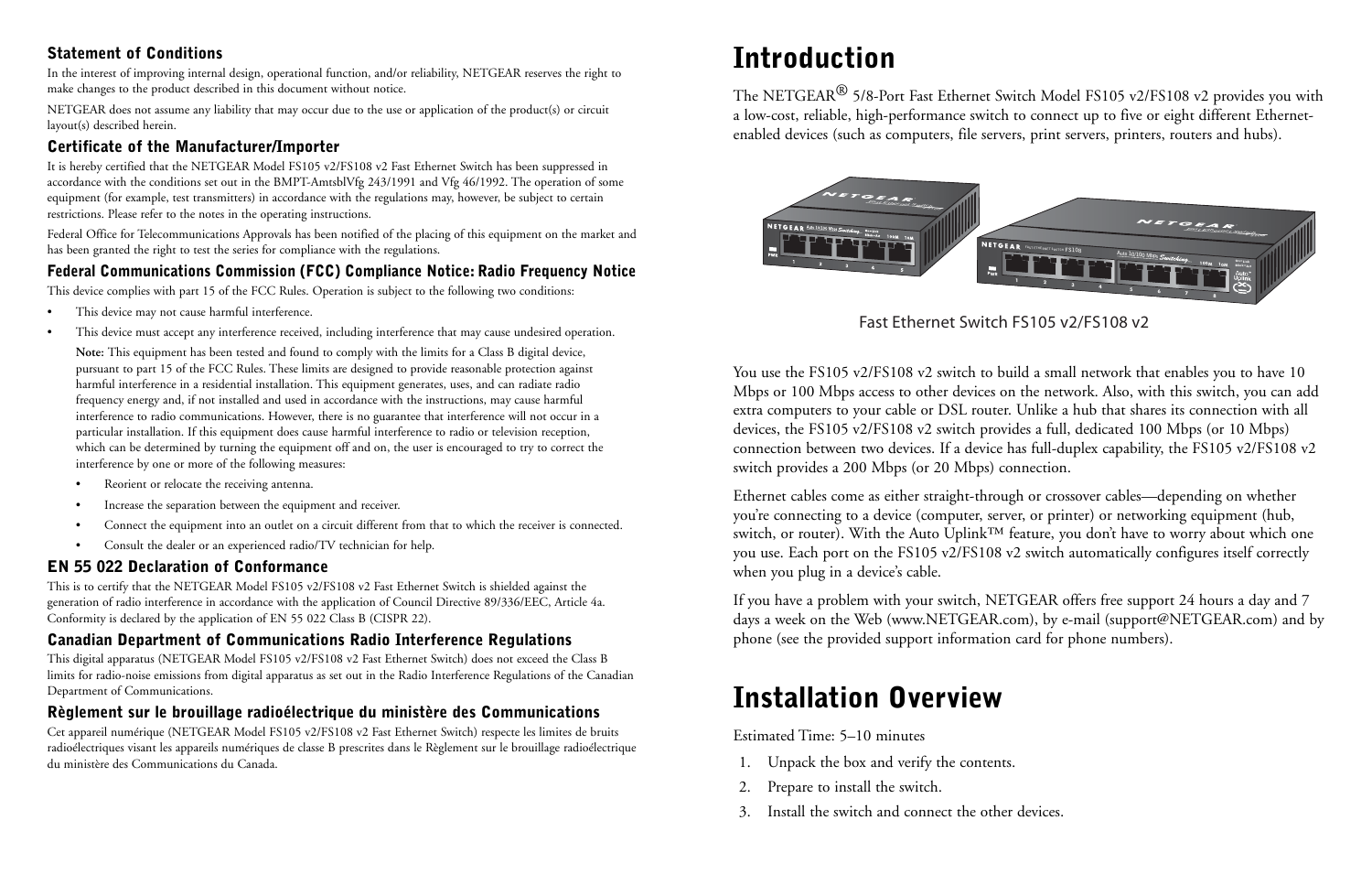## **1** Unpack the Box and Verify the **1990 Contents Prepare to Install the Switch Contents**

#### Fast Ethernet Switch FS105 v2/FS108 v2



When you open the box, verify that you received everything. The package includes:

- 5/8-Port Fast Ethernet Switch FS105 v2/FS108 v2
- AC power adapter
- Wall-mounting screws
- FS105 v2/FS108 v2 Installation Guide (this document)
- Warranty and support information card

If you don't have everything listed above, see the support information card for contact information. If you're missing the Technical Support information card itself, get contact information at www.NETGEAR.com in the Customer Service area.

# **Prepare to Install the Switch**<br>Decide where you want to place the switch. Find a flat horizontal surface — such as a table,

desk or shelf. The switch comes with wall-mounting screws. You're welcome to use the screws if you want to hang the switch in an open space on a wall.

Make sure the selected location is:

- Not in direct sunlight or near a heater or heating vent.
- Not cluttered or crowded. There should be at least 2 inches (5 cm) of clear space on all sides of the switch.
- Well ventilated (especially if it is in a closet).

Also, you'll need one Category 5 (Cat 5) Ethernet cable with RJ-45 connectors for each device you want to connect to the switch. Each Ethernet cable must be less than 328 feet (100 meters).